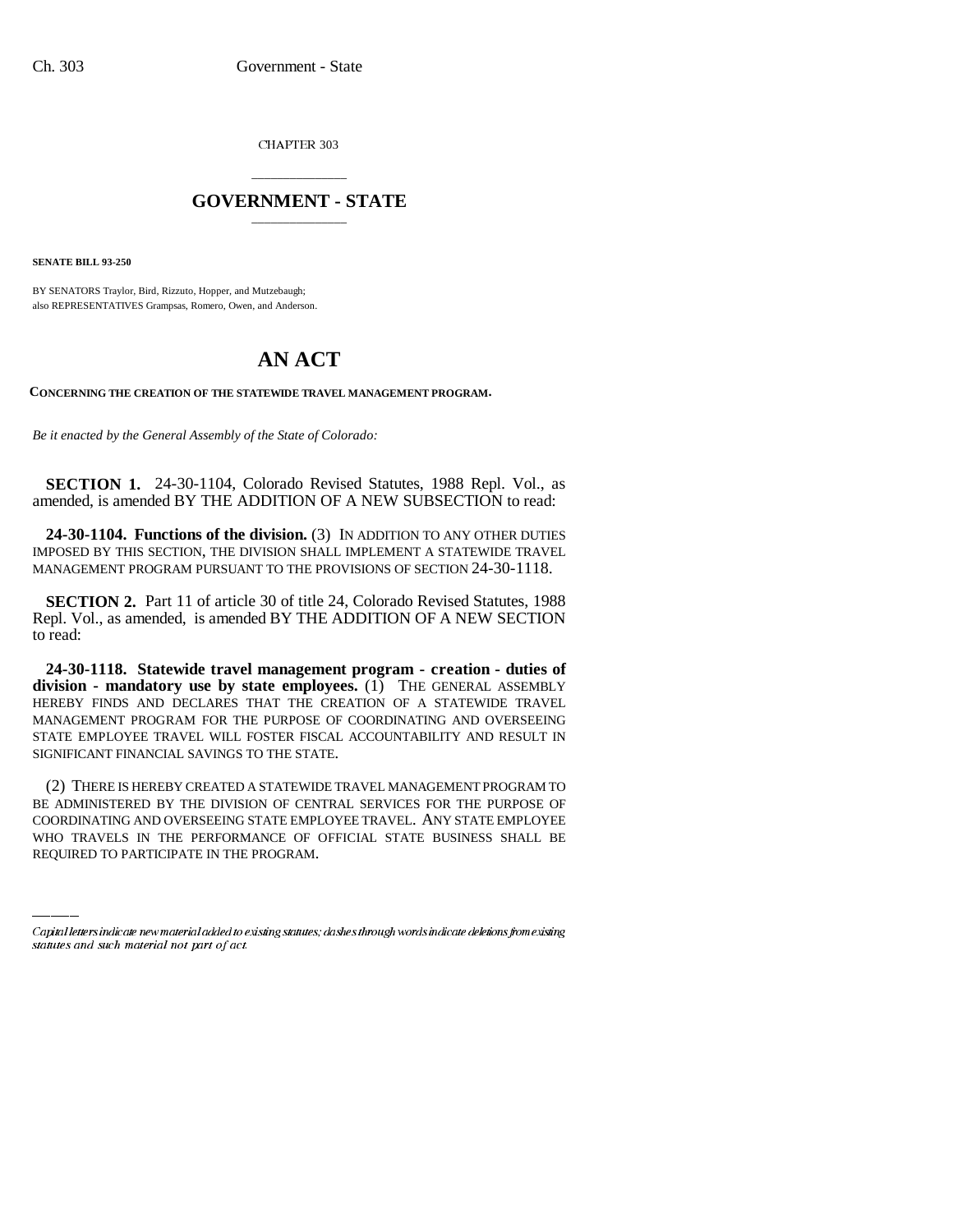(3) THE DIVISION SHALL PERFORM THE FOLLOWING FUNCTIONS PERTAINING TO THE STATEWIDE TRAVEL MANAGEMENT PROGRAM THROUGHOUT THE STATE FOR ALL DEPARTMENTS, INSTITUTIONS OF HIGHER EDUCATION, AND AGENCIES OF STATE GOVERNMENT UNDER THE DIRECTION OF THE DIRECTOR OF THE DEPARTMENT OF ADMINISTRATION:

(a) ESTABLISH UNIFORM REPORTING REQUIREMENTS AND MANAGEMENT CONTROLS FOR EXPENSES INCURRED BY STATE EMPLOYEES WHO TRAVEL IN FURTHERANCE OF THEIR OFFICIAL STATE DUTIES;

(b) ESTABLISH A METHOD FOR EVALUATING COMMERCIAL TRAVEL VENDORS WHICH ACHIEVES THE MOST FAVORABLE RATES AND TRAVEL SERVICES FOR STATE EMPLOYEES;

(c) MAINTAIN AND MAKE AVAILABLE A CURRENT LIST OF APPROVED COMMERCIAL TRAVEL VENDORS AUTHORIZED FOR USE BY STATE EMPLOYEES;

(d) ESTABLISH A UNIFORM CREDIT CARD SYSTEM TO BE USED BY ANY STATE EMPLOYEE WHO TRAVELS IN FURTHERANCE OF HIS OR HER OFFICIAL DUTIES FOR ALL DIRECT BILLING AND CASH ADVANCES RELATED TO STATE EMPLOYEE TRAVEL. SUCH SYSTEM MAY REQUIRE STATE EMPLOYEES TO OBTAIN A DESIGNATED CREDIT CARD PRIOR TO UNDERTAKING SUCH TRAVEL.

(e) UNLESS OTHERWISE AUTHORIZED BY THE DIVISION, REQUIRE THAT ANY STATE EMPLOYEE WHO TRAVELS IN THE PERFORMANCE OF OFFICIAL STATE DUTIES SHALL:

(I) UTILIZE ONLY THOSE COMMERCIAL TRAVEL VENDORS THAT HAVE BEEN APPROVED BY THE DIVISION. NOTWITHSTANDING SUCH REQUIREMENT, THE DIVISION MAY AUTHORIZE THE USE OF NON-APPROVED COMMERCIAL TRAVEL VENDORS WHEN:

(A) A NON-APPROVED COMMERCIAL TRAVEL VENDOR OFFERS A LOWER PRICE FOR THE SERVICE REQUIRED THAN AN APPROVED VENDOR;

(B) USE OF AN APPROVED VENDOR WOULD RESULT IN ADDITIONAL COST TO THE STATE;

(C) THE DIVISION DETERMINES THAT AN EMERGENCY SITUATION EXISTS; OR

(D) USE OF A NON-APPROVED COMMERCIAL TRAVEL VENDOR WOULD FACILITATE EASE OF ACCESS TO THE SERVICE REQUIRED; EXCEPT THAT IN SUCH CASES, REIMBURSEMENT SHALL NOT EXCEED THE CONTRACT PRICE ESTABLISHED BY THE DIVISION FOR SUCH SERVICE IN CONTRACTS WITH APPROVED COMMERCIAL TRAVEL VENDORS. IN THE EVENT NO CONTRACT HAS BEEN ENTERED INTO FOR SUCH SERVICE, THE DIVISION SHALL AUTHORIZE REASONABLE REIMBURSEMENT.

(II) UTILIZE THE UNIFORM CREDIT CARD SYSTEM ESTABLISHED BY THE DIVISION FOR ALL DIRECT BILLING AND CASH ADVANCES RELATED TO SUCH TRAVEL.

(f) MONITOR TRAVEL PATTERNS AND PRACTICES OF STATE EMPLOYEES IN AN EFFORT TO IDENTIFY OPPORTUNITIES FOR COST SAVINGS;